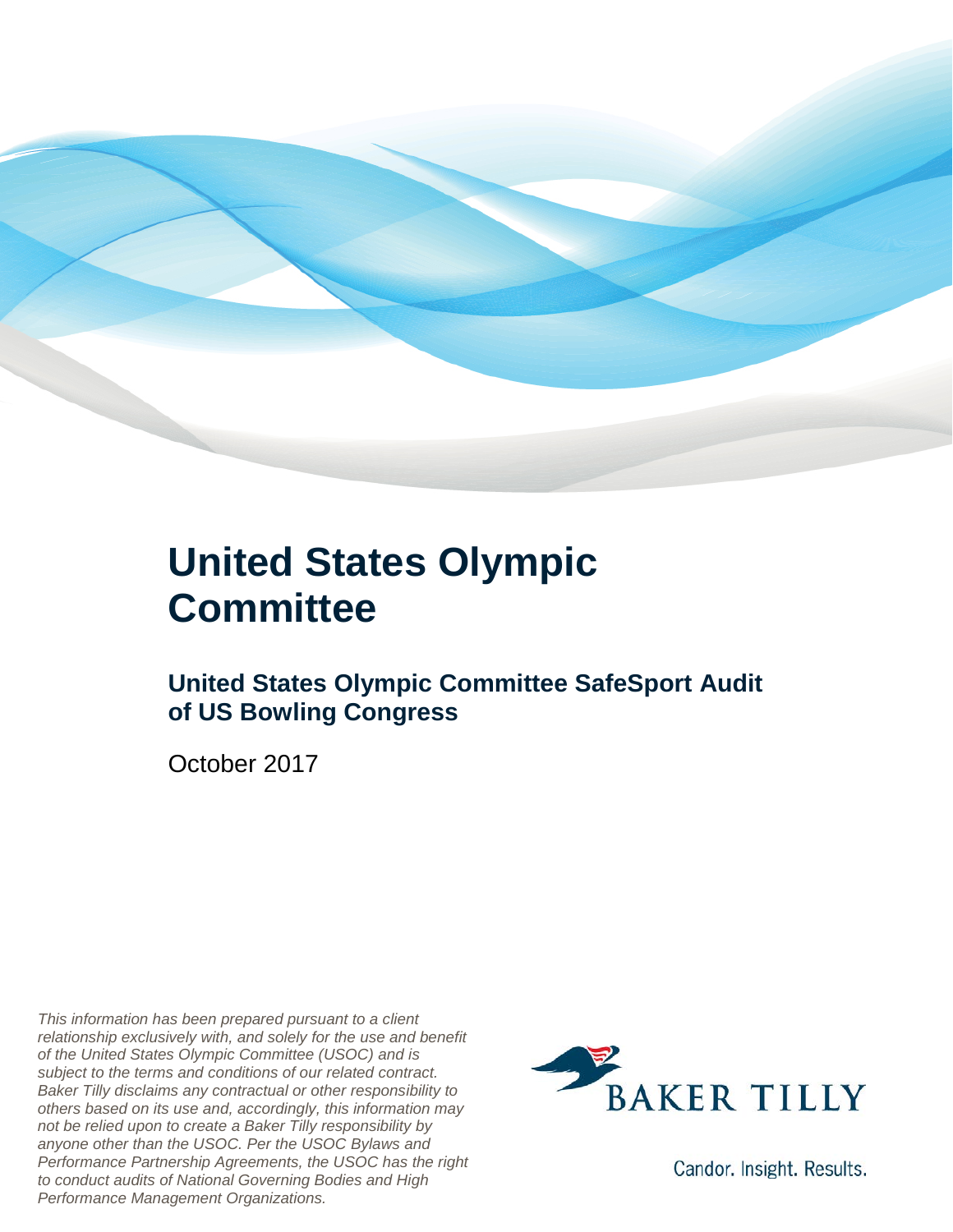

#### UNITED STATES OLYMPIC COMMITTEE SAFESPORT AUDIT OF US **Contents**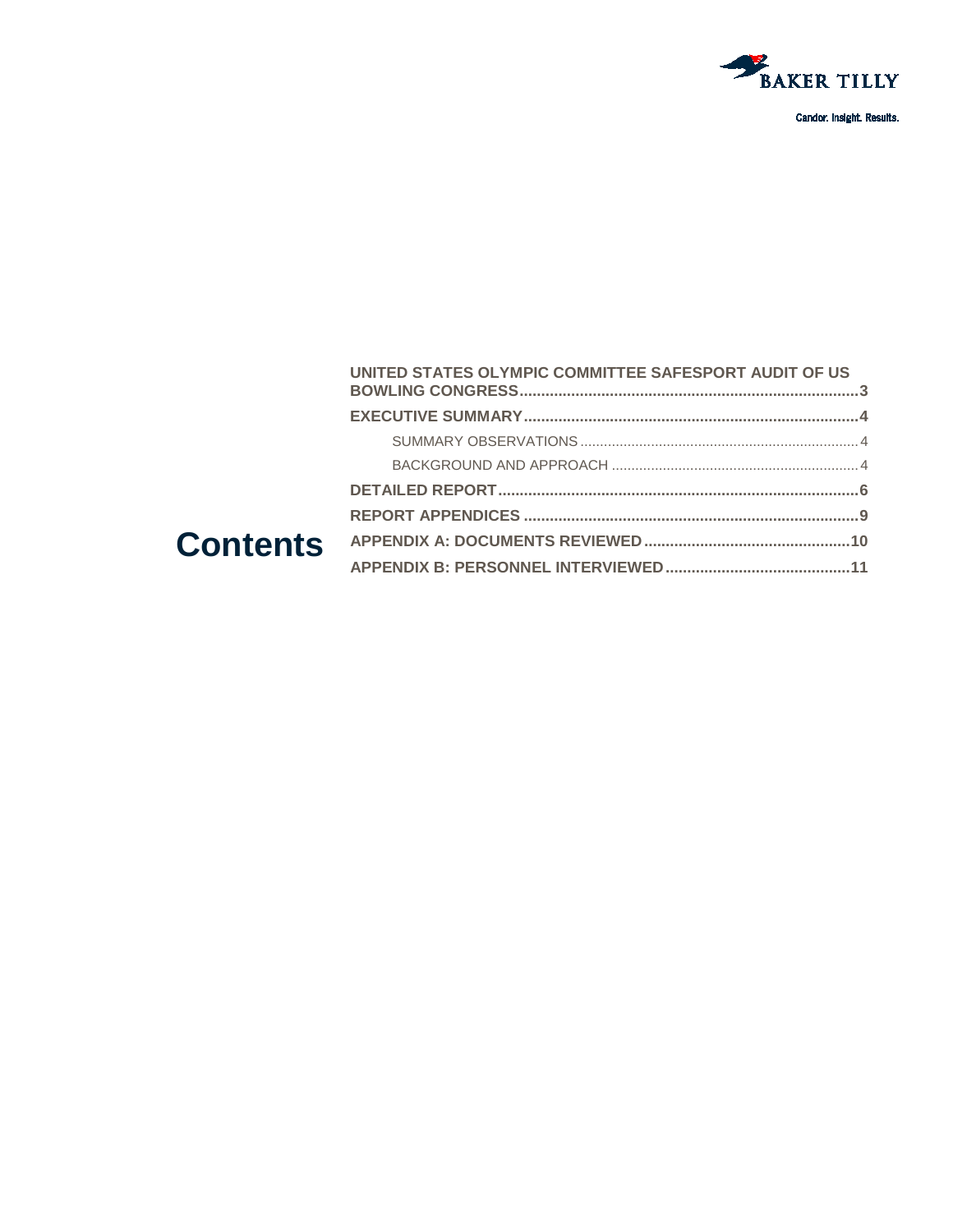

j

United States Olympic Committee USOC SafeSport Audit of US Bowling Congress

### <span id="page-2-0"></span>**United States Olympic Committee SafeSport Audit of US Bowling Congress[1](#page-2-1)**

<span id="page-2-1"></span><sup>1</sup> To consider the report in its entirety, please refer also to the detailed management response that will appear here [\[Governance Documents\]](https://www.teamusa.org/Footer/Legal/Governance-Documents) within 90 days of the date of this report.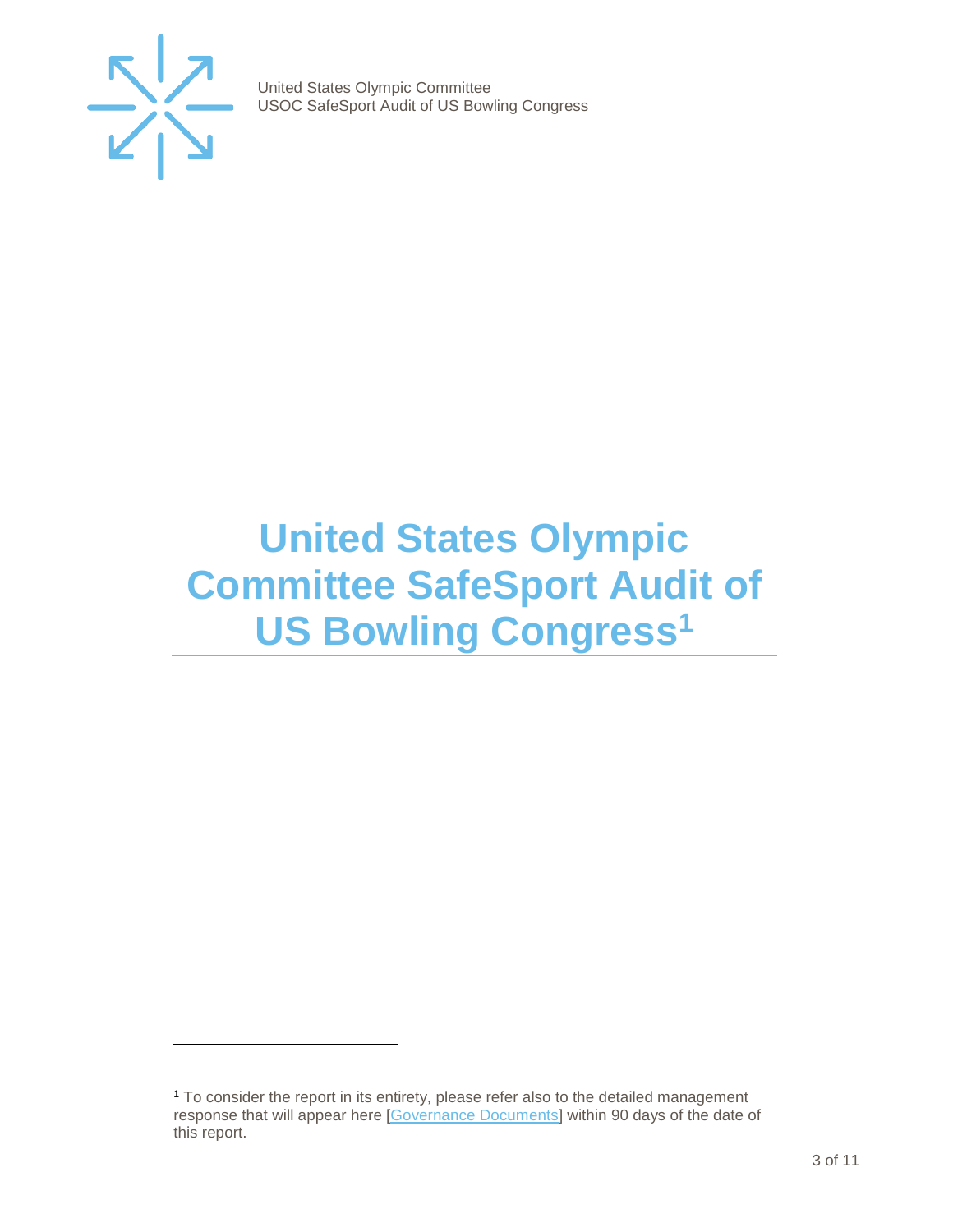

## **Executive Summary**

#### <span id="page-3-1"></span><span id="page-3-0"></span>**Summary Observations**

It shall be the policy of the United States Olympic Committee (USOC) that each National Governing Body (NGBs) adopt a Minimum Standards Policy for Athlete Safety Programs (Athlete Safety Standards) by December 31, 2013[2](#page-3-3).

We noted the following opportunities to enhance the design of US Bowling Congress' (USBC) compliance with the Athlete Safety Standards:

- > **Athlete Safety Standards - Education and Training Testing**  All ten individuals selected for testing (100% of the selected individuals) did not complete education and training requirements during the testing period (i.e., May 1, 2016 through April 30, 2017); however, evidence was provided that the individuals completed the education and training requirements prior to issuing the audit report.
- > **Athlete Safety Standards - Application of the SafeSport Policy**  The USBC's SafeSport-related documentation and administrative materials only applies to athletes of a certain age. The USBC's SafeSport policy states that the policies and procedures apply to 'Athletes' as defined in USBC bylaws, Art. IX, B. The USBC bylaws defines the term 'athletes' as "an individual, at least 18 years of age, and meets the qualifications of at least one of the two following constituencies: 1) Team USA Athlete, 2) Actively Engaged Athletes."

#### <span id="page-3-2"></span>**Background and Approach**

-

USOC engaged Baker Tilly Virchow Krause (Baker Tilly), to assist the USOC in the completion of SafeSport audits, to assess compliance with SafeSport policies and procedures at the USOC and all of its NGBs and High Performance Management Organizations (HPMOs).

Baker Tilly performed a review of USBC to evaluate compliance with the Athlete Safety Standards. The following activities were performed for this review of USBC:

- Developed and executed an audit program that included:
	- Holding a virtual entrance meeting to discuss and document USBC's SafeSport program and processes.
	- Selecting a sample of 10 from the required individuals to ensure a background check was performed and education and training was completed. See **Appendix A** for a list of documents reviewed.
	- Reviewing USBC's athlete safety policy and determining whether the following was addressed:

<span id="page-3-3"></span><sup>&</sup>lt;sup>2</sup> Effective June 20, 2017 the USOC replaced the Athlete Safety Standards with the NGB Athlete Safety Policy. Due to the timing of this audit, fieldwork was performed in accordance with the Athlete Safety Standards.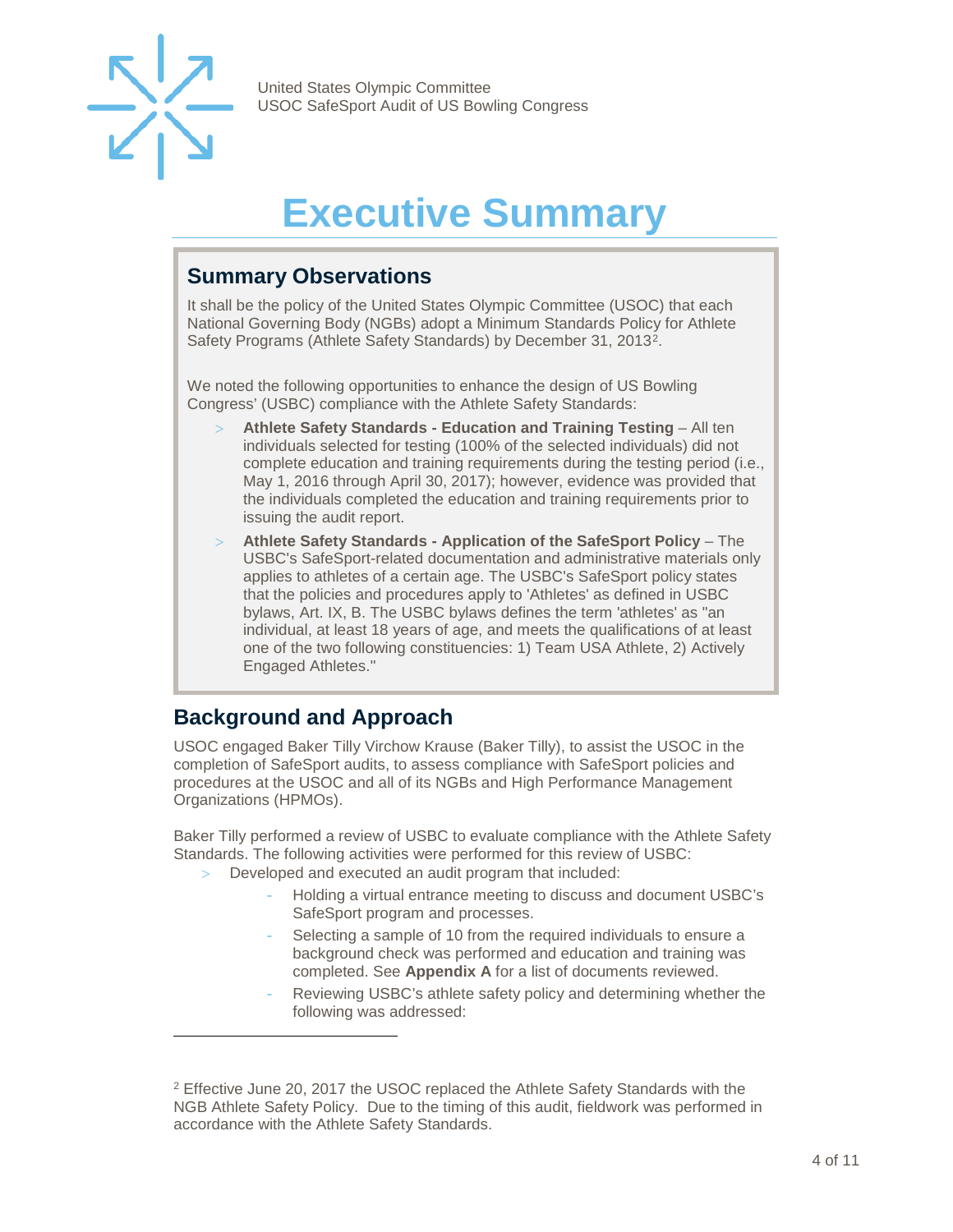

- Required misconduct is prohibited and defined;
- **Reporting procedures are documented; and**
- The grievance process is documented and complies with Athlete Safety Standards.
- Identifying which individuals are required to undergo a criminal background check and complete education and training.
- > Conducted a virtual exit meeting, if requested, following delivery of the draft report, to discuss audit findings and recommendation(s) with USBC. See **Appendix B** for a list of individuals interviewed.
- > Identified specific observations and recommendations regarding opportunities to enhance compliance with Athlete Safety Standards. Observations include the following attributes: criteria, condition, cause, effect and recommendation, as set out in the International Professional Practices Framework (IPPF) Standards and Practice Advisory 2410-1.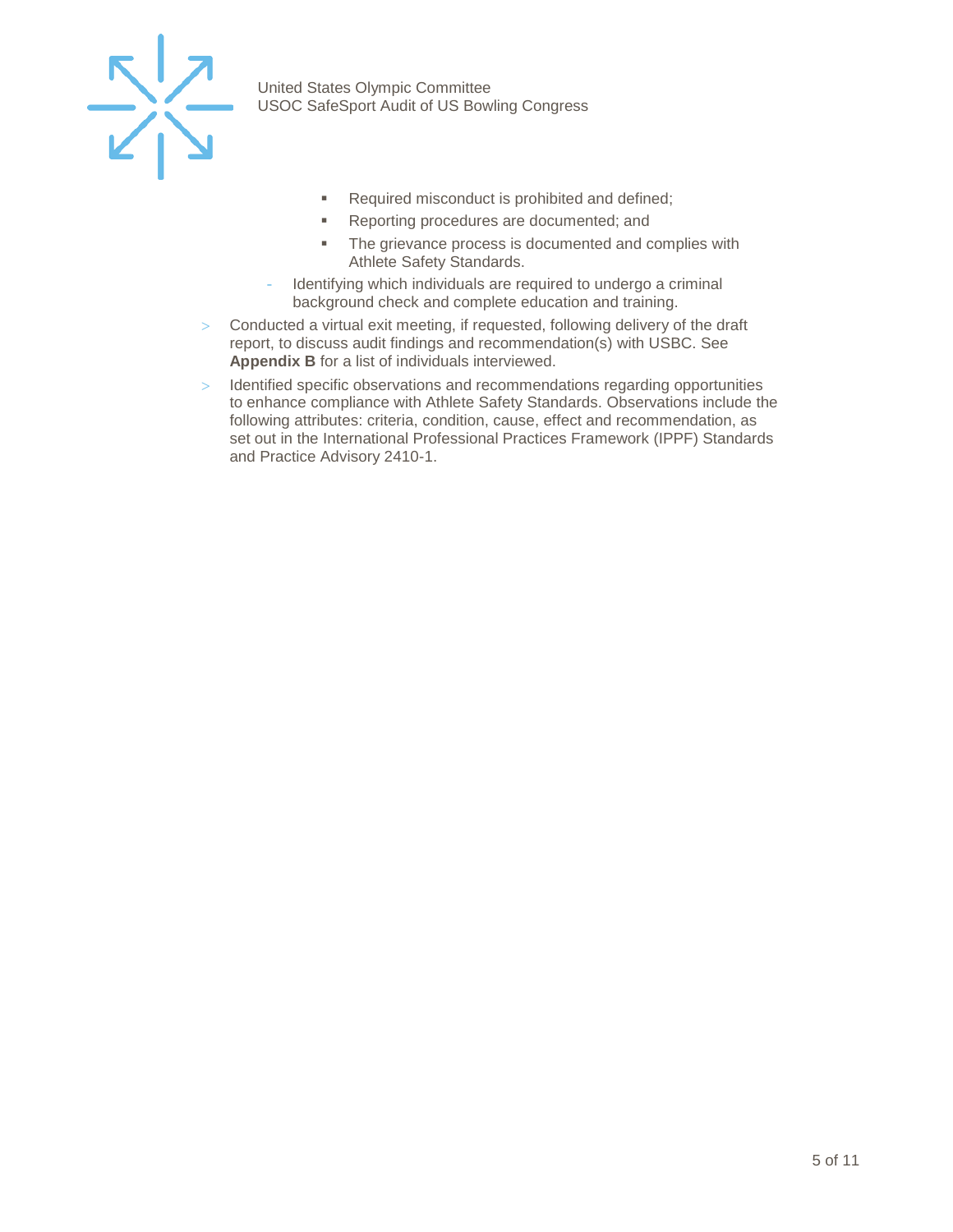

## **Detailed Report**

<span id="page-5-0"></span>The table below represents opportunities to enhance the design and effectiveness of USBC's compliance with the Athlete Safety Standards.

| 1. Athlete Safety Standards - Education and Training Testing |                                                                                                                                                                                                                                                                                                                                                                                                                                                                                                                                                                                                                                                                                                                                                                                                                                                                     |  |
|--------------------------------------------------------------|---------------------------------------------------------------------------------------------------------------------------------------------------------------------------------------------------------------------------------------------------------------------------------------------------------------------------------------------------------------------------------------------------------------------------------------------------------------------------------------------------------------------------------------------------------------------------------------------------------------------------------------------------------------------------------------------------------------------------------------------------------------------------------------------------------------------------------------------------------------------|--|
| <b>Criteria</b>                                              | The Athlete Safety Standards state each NGB/HPMO shall<br>require education and training for those individuals it formally<br>authorizes, approves, or appoints (a) to a position of authority<br>over, or (b) to have frequent contact with athletes.                                                                                                                                                                                                                                                                                                                                                                                                                                                                                                                                                                                                              |  |
| <b>Condition</b>                                             | All ten individuals selected for testing (100% of the selected<br>individuals) did not complete education and training<br>requirements during the testing period (i.e., May 1, 2016<br>through April 30, 2017); however, evidence was provided that<br>the individuals completed the education and training<br>requirements prior to issuing the audit report.                                                                                                                                                                                                                                                                                                                                                                                                                                                                                                      |  |
| Cause                                                        | USBC may not be consistently tracking and monitoring<br>compliance with the education and training requirements of<br>the Athlete Safety Standards.<br>Per discussion with USA Bowling personnel, USA Bowling<br>was unable to locate supporting documentation for the<br>selected individuals' education and training requirements.                                                                                                                                                                                                                                                                                                                                                                                                                                                                                                                                |  |
| <b>Effect</b>                                                | Individuals the USBC formally authorizes, approves or<br>appoints (a) to a position of authority over, or (b) to have<br>frequent contact with athletes may not be in compliance with<br>the SafeSport program because they have not completed<br>education and training prior to having contact with athletes.<br>USBC must be in compliance with the Athlete Safety<br>Standards to be a member in good standing. Noncompliance<br>with the Athlete Safety Standards can result in disciplinary<br>action by the USOC including withdrawal of high performance<br>funding. Also, athletes may have contact with individuals who<br>are unaware of SafeSport misconduct and the potential<br>impact to athletes' well-being and/or have contact with<br>individuals who have a criminal history, which could put<br>athletes at SafeSport-related misconduct risk. |  |
| <b>Recommendation</b>                                        | USBC must require that individuals it formally authorizes,<br>approves, or appoints (a) to a position of authority over, or (b)<br>to have frequent contact with athletes complete education and<br>training requirements in a timely manner and before they<br>have contact with athletes to provide assurance that they are<br>educated on the requirements of the Athlete Safety<br>Standards. The USBC must consistently track and verify<br>education and training requirements are met for all Required                                                                                                                                                                                                                                                                                                                                                       |  |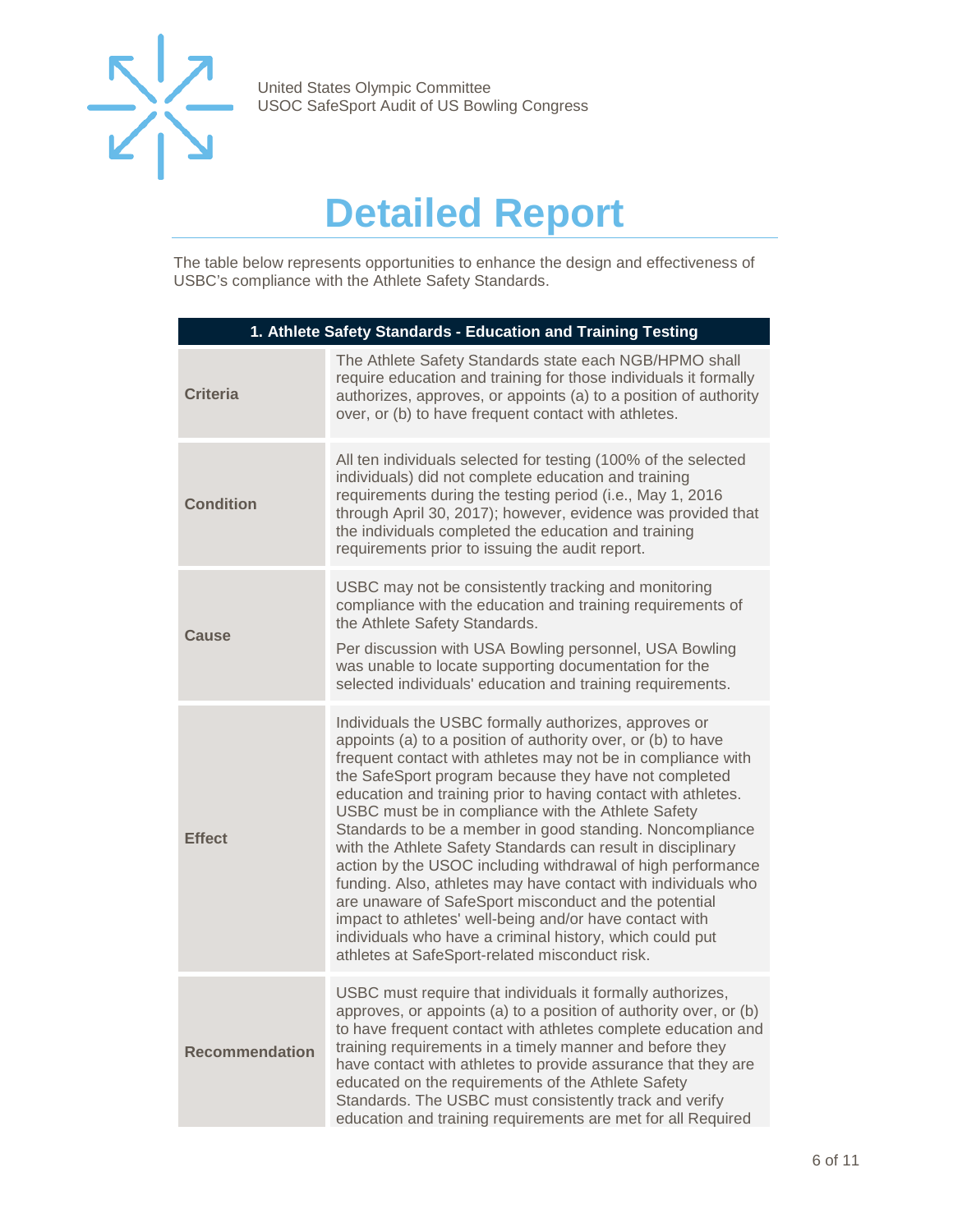

| 1. Athlete Safety Standards - Education and Training Testing |                                                                                                                                                                                                                                                                                                               |  |
|--------------------------------------------------------------|---------------------------------------------------------------------------------------------------------------------------------------------------------------------------------------------------------------------------------------------------------------------------------------------------------------|--|
|                                                              | Individuals. Compliance with these requirements must be<br>completed within 90 days of receipt of the final audit report.                                                                                                                                                                                     |  |
|                                                              | USBC should review the testing results and require all<br>necessary individuals to complete the necessary<br>requirements (i.e., education and training).                                                                                                                                                     |  |
|                                                              | USBC has been actively engaged with SafeSport Education<br>and Training since the program's inception in 2013. Hundreds<br>USBC of athletes and coaches have used the training portal.<br>However, due to an administrative error, USBC is unable to<br>locate supporting documentation for the audit period. |  |
| <b>Management</b><br>response                                | Therefore, we agree with the condition and recommendation<br>and will respond to the USOC with a detailed plan to ensure<br>compliance with the current NGB Athlete Safety Policy. Our<br>plan will be submitted to the USOC within the 90 day timeline<br>referenced above.                                  |  |

| 2. Athlete Safety Standards - Application of the SafeSport Policy |                                                                                                                                                                                                                                                                                                                                                                                                                                                                                                          |  |
|-------------------------------------------------------------------|----------------------------------------------------------------------------------------------------------------------------------------------------------------------------------------------------------------------------------------------------------------------------------------------------------------------------------------------------------------------------------------------------------------------------------------------------------------------------------------------------------|--|
| <b>Criteria</b>                                                   | The Athlete Safety Standards are not age specific. The<br>Athlete Safety Standards state that the policy shall apply to<br>(1) USBC employees; (2) athletes the USBC designates for<br>the USADA required testing pool (RTP); and (3) individuals<br>the USBC formally authorizes, approves or appoints (a) to a<br>position of authority over, or (b) to have frequent contact with<br>athletes.                                                                                                        |  |
| Condition                                                         | The USBC's SafeSport-related documentation and<br>administrative materials only applies to athletes of a certain<br>age. The USBC's SafeSport policy states that the policies and<br>procedures apply to 'Athletes' as defined in USBC bylaws,<br>Art. IX, B. The USBC bylaws defines the term 'athletes' as "an<br>individual, at least 18 years of age, and meets the<br>qualifications of at least one of the two following<br>constituencies: 1) Team USA Athlete, 2) Actively Engaged<br>Athletes." |  |
| Cause                                                             | USBC may not have updated its SafeSport-related<br>documentation and administrative materials to align with<br>requirements in the Athlete Safety Standards.                                                                                                                                                                                                                                                                                                                                             |  |
| <b>Effect</b>                                                     | USBC may not be in compliance with the Athlete Safety<br>Standards. USBC must be in compliance with the Athlete<br>Safety Standards to be a member in good standing.<br>Noncompliance with the Athlete Safety Standards can result                                                                                                                                                                                                                                                                       |  |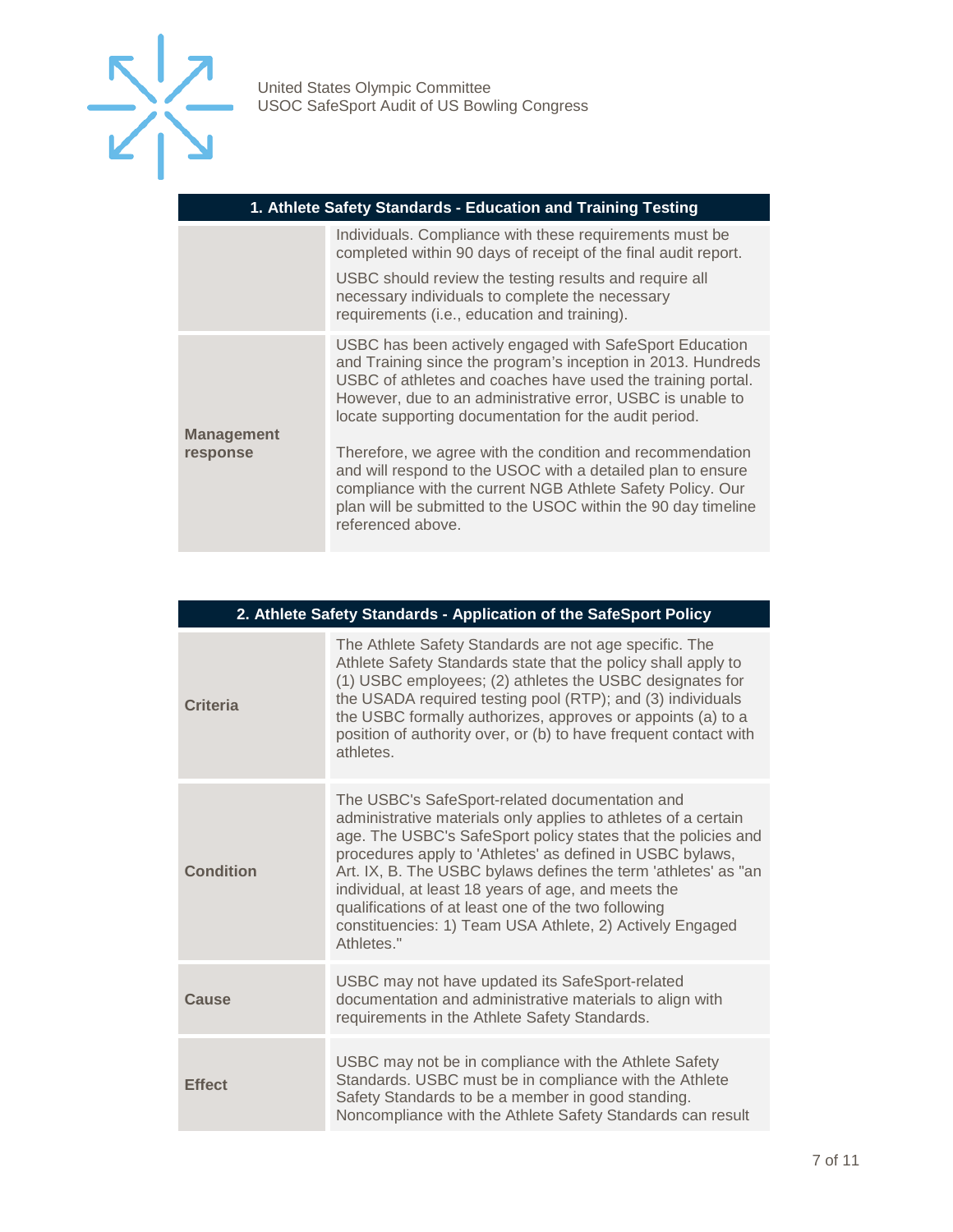

| 2. Athlete Safety Standards - Application of the SafeSport Policy |                                                                                                                                                                                                                                                                                                                                                 |  |
|-------------------------------------------------------------------|-------------------------------------------------------------------------------------------------------------------------------------------------------------------------------------------------------------------------------------------------------------------------------------------------------------------------------------------------|--|
|                                                                   | in disciplinary action by the USOC including withdrawal of<br>high performance funding.                                                                                                                                                                                                                                                         |  |
|                                                                   | Additionally, athletes under 18 years old may not be aware of<br>SafeSport policies and procedures, including SafeSport-<br>related misconduct.                                                                                                                                                                                                 |  |
|                                                                   | USBC must update its SafeSport-related documentation and<br>administrative materials to include all athletes, not only those<br>who are at least 18 years of age. Compliance with these<br>requirements must be completed within 90 days of receipt of<br>the final audit report.                                                               |  |
| <b>Recommendation</b>                                             | For example, the following language could be used:                                                                                                                                                                                                                                                                                              |  |
|                                                                   | The SafeSport policy applies to (1) USBC employees; (2)<br>athletes the USBC designates for the USADA required testing<br>pool (RTP); and (3) individuals the USBC formally authorizes,<br>approves or appoints (a) to a position of authority over, or (b)<br>to have frequent contact with athletes.                                          |  |
| <b>Management</b><br>response                                     | We agree with the condition and recommendation and will<br>respond to the USOC with documentation of adjustments to<br>the SafeSport policy clarifying the age provision to ensure<br>compliance with the current NGB Athlete Safety Policy. Our<br>documentation will be submitted to the USOC within the 90<br>day timeline referenced above. |  |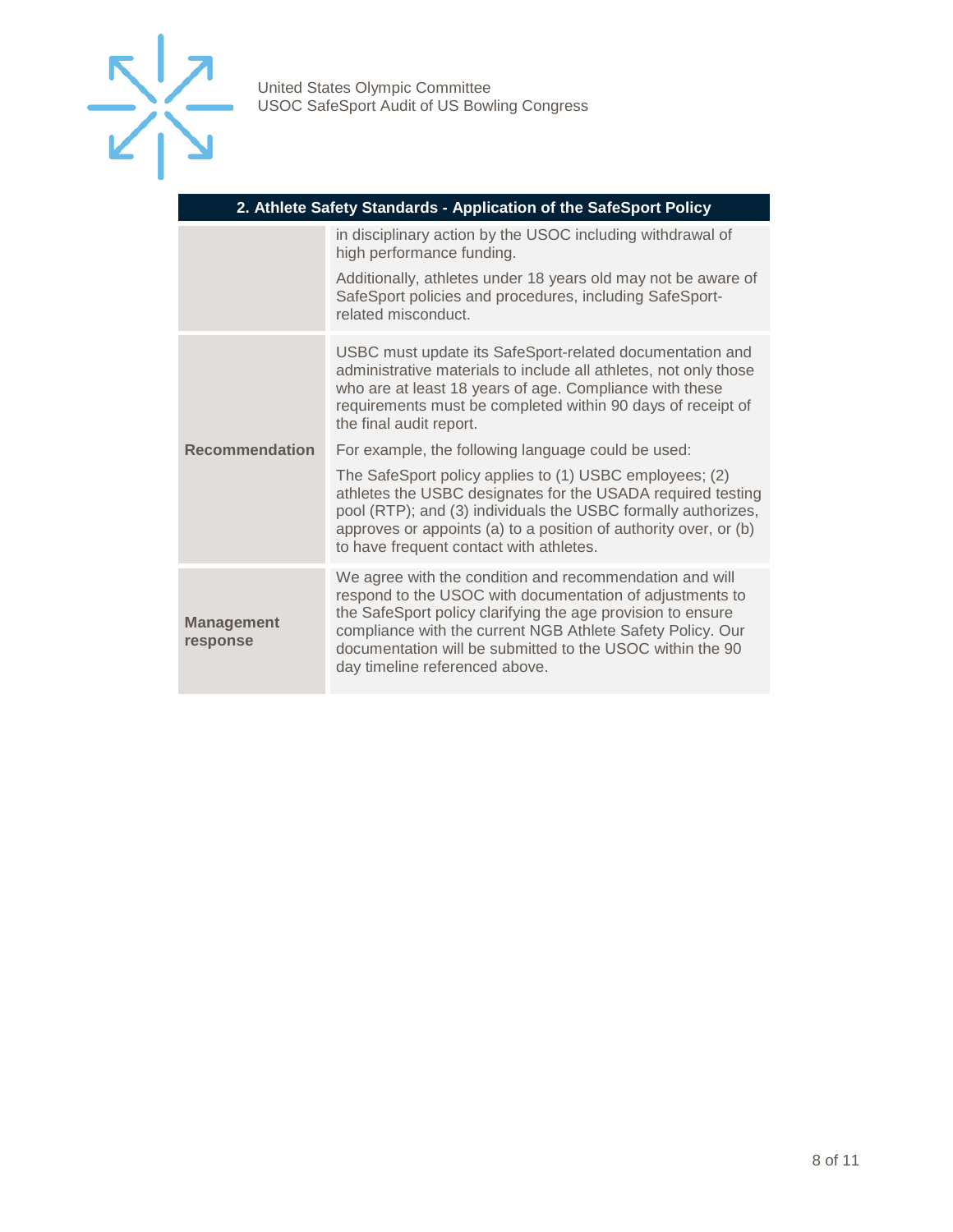

# <span id="page-8-0"></span>**Report Appendices**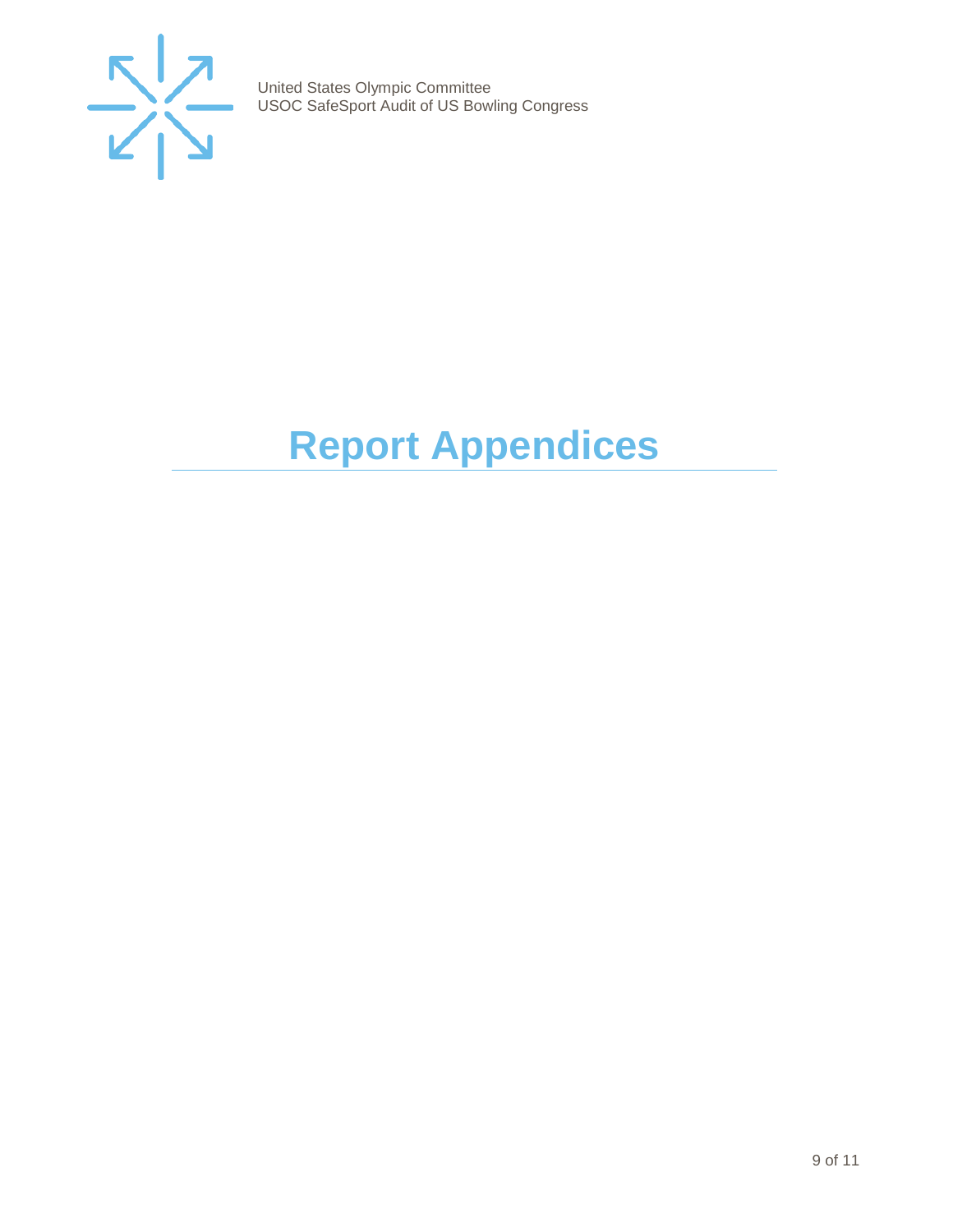

### <span id="page-9-0"></span>**Appendix A: Documents Reviewed**

We reviewed the following documents:

- > Athlete Safety Standards Program Questionnaire
- > Population listing of "required individuals"(i.e., covered individuals required to undergo background check and training)
- > US Bowling Congress Association Policy Manual
- > SafeSport Code for the U.S. Olympic and Paralympic Movement
- > US Bowling Congress Bylaws
- > US Bowling Congress Coaches' Code of Conduct
- > US Bowling Congress Athlete's' Code of Conduct